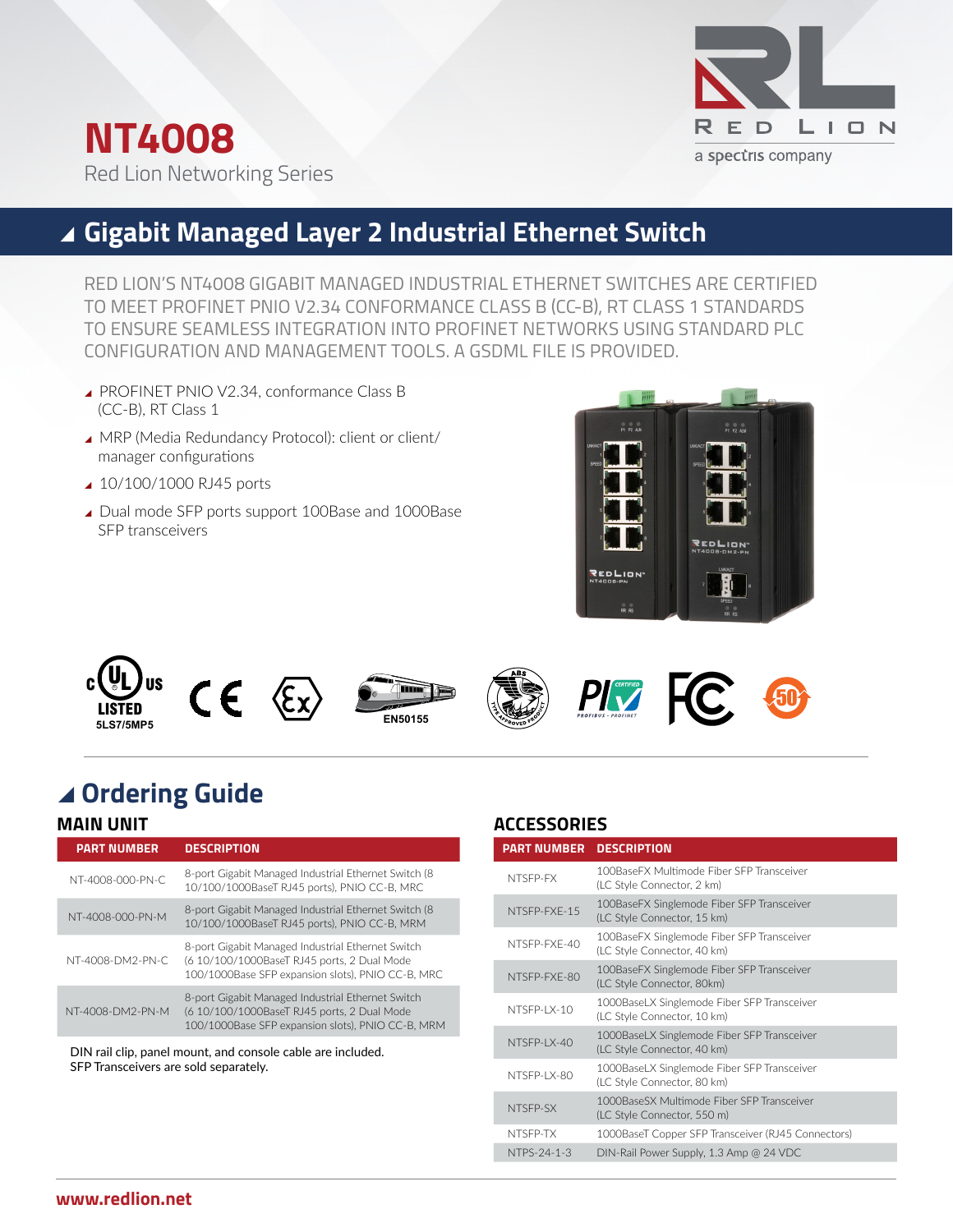# \ **Specifications SWITCH PROPERTIES**

Compact, space saving package Full IEEE 802.3 compliance Managed operation PROFINET PNIO v2.34, conformance Class B (CC-B), RT Class 1 PROFINET redundancy: Media Redundacy Protocol (MRM & MRC - model dependent) Extended environmental specifications Supports full/half duplex operation Up to 16.0 Gb/s maximum throughput MDIX auto sensing cable Auto sensing speed and flow control Full wire speed communications Store-and-forward technology Redundant power inputs (12-58 VDC) Reverse polarity protection LED link/activity status indication Hardened metal IP30 DIN rail enclosure Supports up to 4k MAC addresses Latency (typical): < 2.1 µs Configurable alarm contact 9k byte jumbo frame support Ethernet isolation: 1500 Vrms 1 minute MTBF: 300K hours; Telcordia SR-332

## **MANAGEMENT**

Web-based management CLI: Console, Telnet RMON (monitors L1 to L2 traffic) sFlow Configuration backup/restore PROFINET GSDML file, PROFINET I/O parameters, I/O cyclic data MRP: Media redundancy (MRM & MRC - model dependent) DHCP Client DHCP Server DHCP Relay Agent DHCP Snooping IGMP v1/v2/v3 SNMP v1/v2c/v3

### **DIAGNOSTIC**

Port mirroring Syslog IEEE 802.1ab Link Layer Discovery Protocol (LLDP)

#### **NETWORK REDUNDANCY**

PROFINET MRP, MRC, MRM Ring Protocol: Proprietary Ring & Chain < 20 ms recovery IEEE 802.1D STP, IEEE 802.1w RSTP, IEEE 802.1s, 802.1Q MSTP Loop protection LAG/LACP: Static and Dynamic Link Aggregation

Up to 4 groups per switch Up to 8 ports per group

#### **MIBs**

RFC 2674 VLAN MIB RFC 2819 RMON (Group 1, 2, 3 & 9) RFC 1213 MIB II RFC 1215 TRAPS MIB RFC 4188 Bridge MIB RFC 4292 IP Forwarding Table MIB RFC 4293 Management Information Base for the Internet Protocol (IP) RFC 5519 Multicast Group Membership Discovery MIB RFC 2863 Interface Group MIB using SMI v2 RFC 4133 Entity MIB version 3 RFC 3411 SNMP Management Frameworks RFC 3414 User-based Security Model for SNMPv3 RFC 3415 View-based access Control Model for SNMP IEEE 802.1AB LLDP-MIB TIA 1057 LLDP-MED IEEE 802.1 MSTP MIB IEEE 802.3ad

### **TRAFFIC MANAGEMENT & QoS**

Priority: IEEE 802.1p QoS Number of Queues Per Port: 8 Policing, scheduling, and shaping QoS classification, remarking, and translation QoS assignment via Control Lists WRED congestion management

#### **VLANs**

Max VLANs: 1024 VLAN Types: Port-based VLANs IEEE 802.1Q tag-based VLANs IEEE 802.1ad double tagging (Q in Q)

### **SECURITY**

SSH, SSL, HTTPS Port Security: IP and MAC-based access control Storm Control: Multicast/Broadcast/Flooding Policy-based Access Control Engine: 128 ACL rules per system SNMP v3

### **COMMUNICATION**

Supports full/half duplex operation

#### **CERTIFICATION & COMPLIANCE**

Safety: UL 61010 Ordinary Locations C22.2 No. 61010 Ordinary Locations UL 121201 and CSA C22.2 No. 213 Class I, Division 2 Hazardous Locations ATEX: II 3 G Ex nA nC IIC T4 Gc UL 20 ATEX 2433X EN 60079-0:2012+A11:2013, EN 60079-15:2010, IEC 60079-0 6th Edition, IEC 60079-15 4th Edition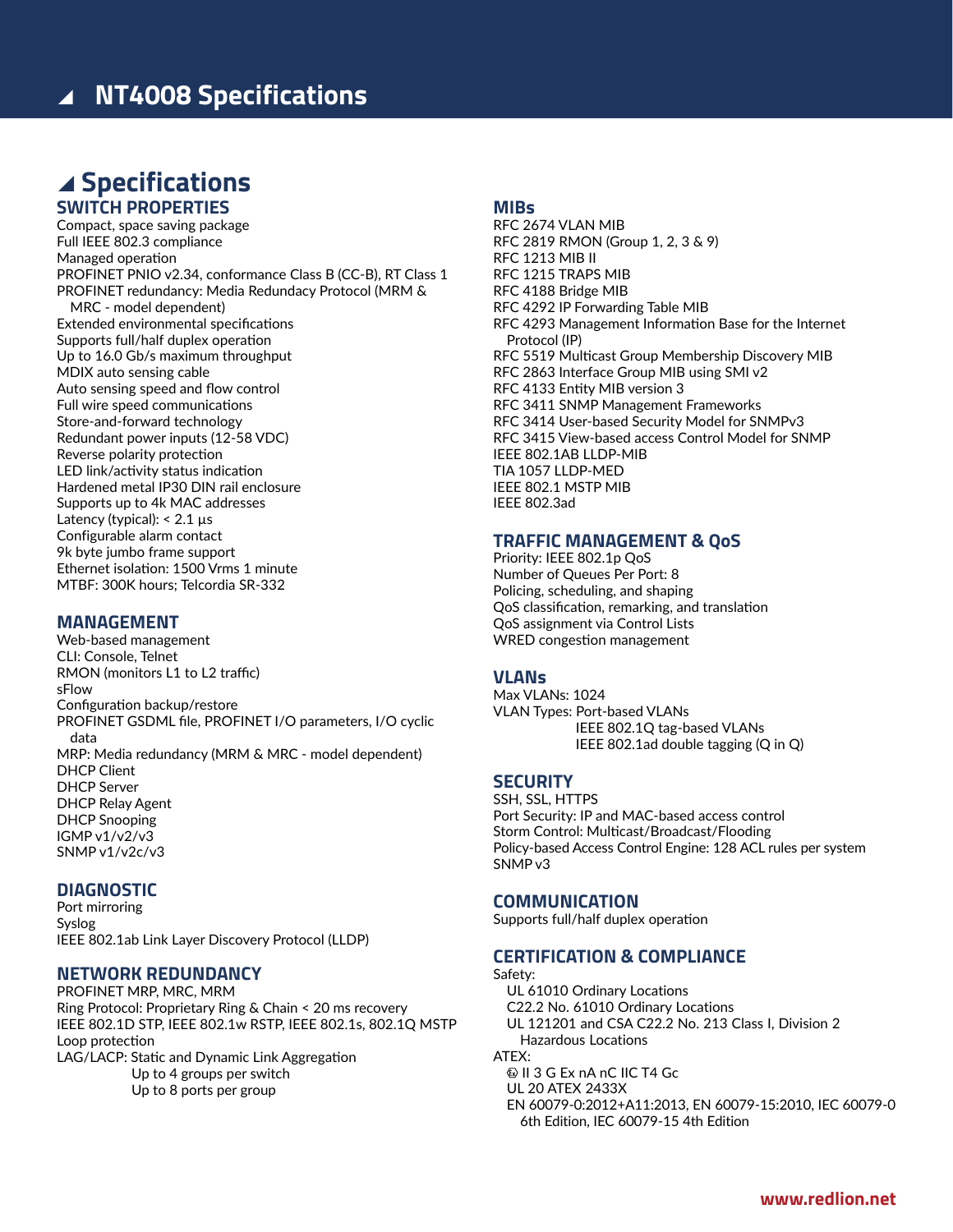# ▲ NT4008 Specifications Cont.

#### EMI/EMC: CFR 47, Part 15, Subpart B Innovation, Science and Economic Development Canada ICES-003 Issue 6 ANSI C63.4:2014 EN 61000-6-2 Generic standards - Immunity Standard for Industrial Environments EN 61000-6-4 Generic standards - Emission Standard for Industrial Environments IEC 61000-4-2 (ESD) IEC 61000-4-3 (Radio-Frequency Electromagnetic Field) IEC 61000-4-4 (Fast Transient) IEC 61000-4-5 (Surge) IEC 61000-4-6 (Radio-Frequency Continuous Conducted) IEC 61000-4-8 (Power Frequency Magnetic Field) Rail: EN 50155, EN 50121 and EN 61373 Marine: ABS Marine Type Approval Designed To Comply With: IEEE 1613 for Electric Utility Substations NEMA TS1/TS2 for Traffic Control IEC 61850-3 Other: RoHS compliant

#### **ENVIRONMENTAL**

Shock and Vibration: IEC 60068-2-6: 2 g @ 5-500 Hz 2 g Tri-Axle IEC 60068-2-27: 50 g @ 11 ms Tri-Axle IEC 60068-2-32: Test Ed: Free Fall Operating Temperature Range: -40 to 75 °C Storage Temperature Range: -40 to 85 °C Operating Humidity: 5% to 95% RH (non-condensing) Operating Altitude: Up to 6561 ft (2000 m) Operating Condition: OVC II and PD 2

#### **MOUNTING**

DIN Rail: Attaches to standard "T" profile DIN rail according to EN50022 - 35 x 7.5 and 35 x 15 Panel Mount: Hardware included

### **WARRANTY**

3 years on design and manufacturing defects. Specifications are subject to change. Visit [www.redlion.net](http://www.redlion.net) for more information.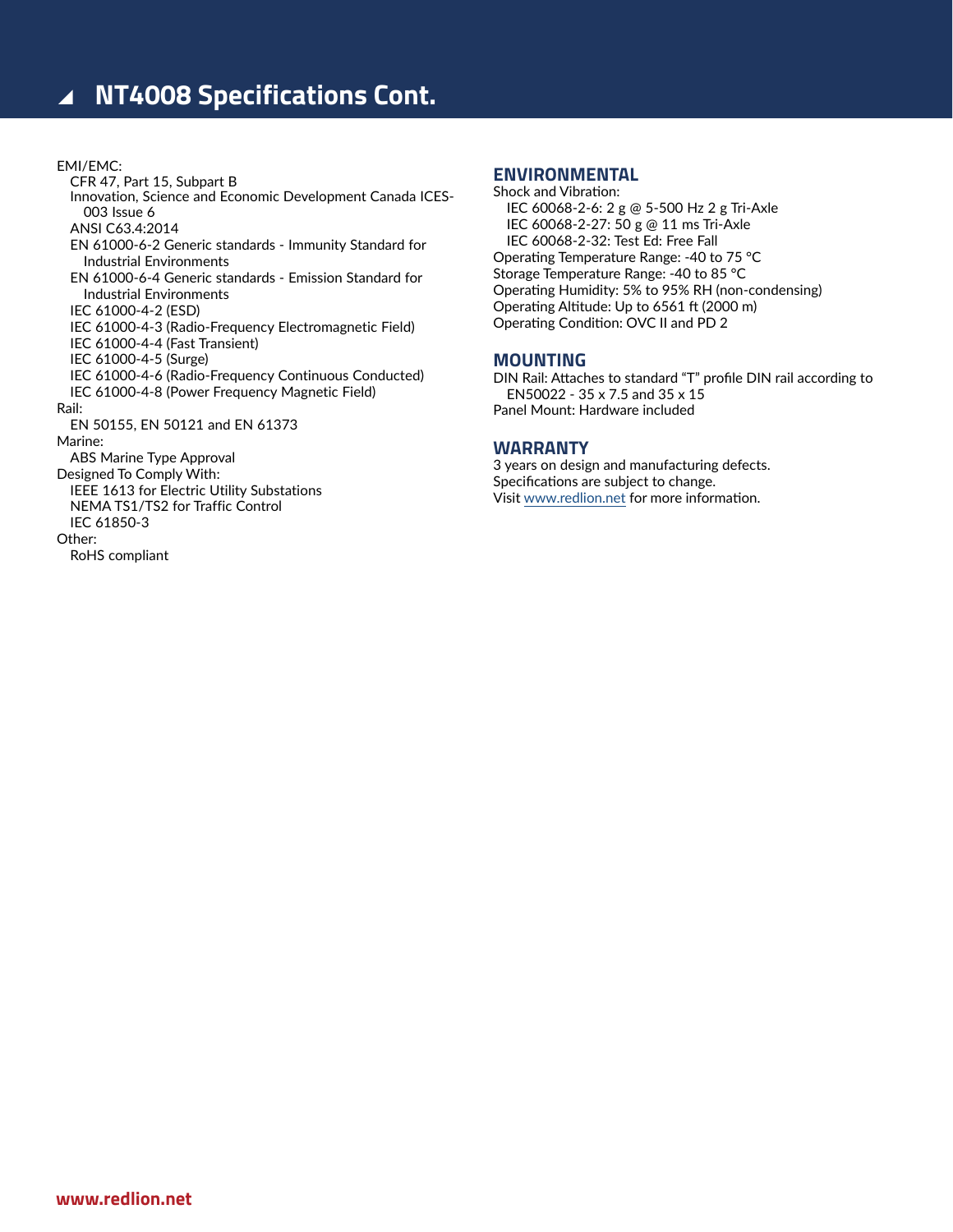# \ **Dimensions** In inches (mm)



**TOP**



**DIN RAIL/PANEL MOUNTING KIT**

| NT4008-PN SPECIFICATIONS                      |                                            |  |
|-----------------------------------------------|--------------------------------------------|--|
| <b>Weight</b>   $1.55$ lbs (0.70 kg)          |                                            |  |
|                                               | <b>Input Voltage</b>   $12-58$ VDC, 0.95 A |  |
| <b>Steady Input Current</b>   280 mA @ 24 VDC |                                            |  |
|                                               | <b>BTU/hr</b> 22.93 @ 24 VDC               |  |

| NETWORK MEDIA SPECIFICATIONS |                                                        |  |
|------------------------------|--------------------------------------------------------|--|
|                              | <b>10BaseT</b> $\blacktriangleright$ $\geq$ Cat3 Cable |  |
|                              | <b>100BaseTX   <math>\geq</math>Cat5 Cable</b>         |  |
|                              | <b>1000BaseT</b> l≥Cat5e Cable                         |  |

| <b>CONNECTOR SPECIFICATIONS</b> |                                                    |  |  |
|---------------------------------|----------------------------------------------------|--|--|
|                                 | 10/100/1000BaseT(X) Eight (8) RJ45 TX copper ports |  |  |

| <b>RECOMMENDED WIRING CLEARANCE</b> |                                      |  |  |
|-------------------------------------|--------------------------------------|--|--|
|                                     | <b>Front 1</b> $2^{\circ}$ (50.8 mm) |  |  |
| Top                                 | $2^{\circ}$ (50.8 mm)                |  |  |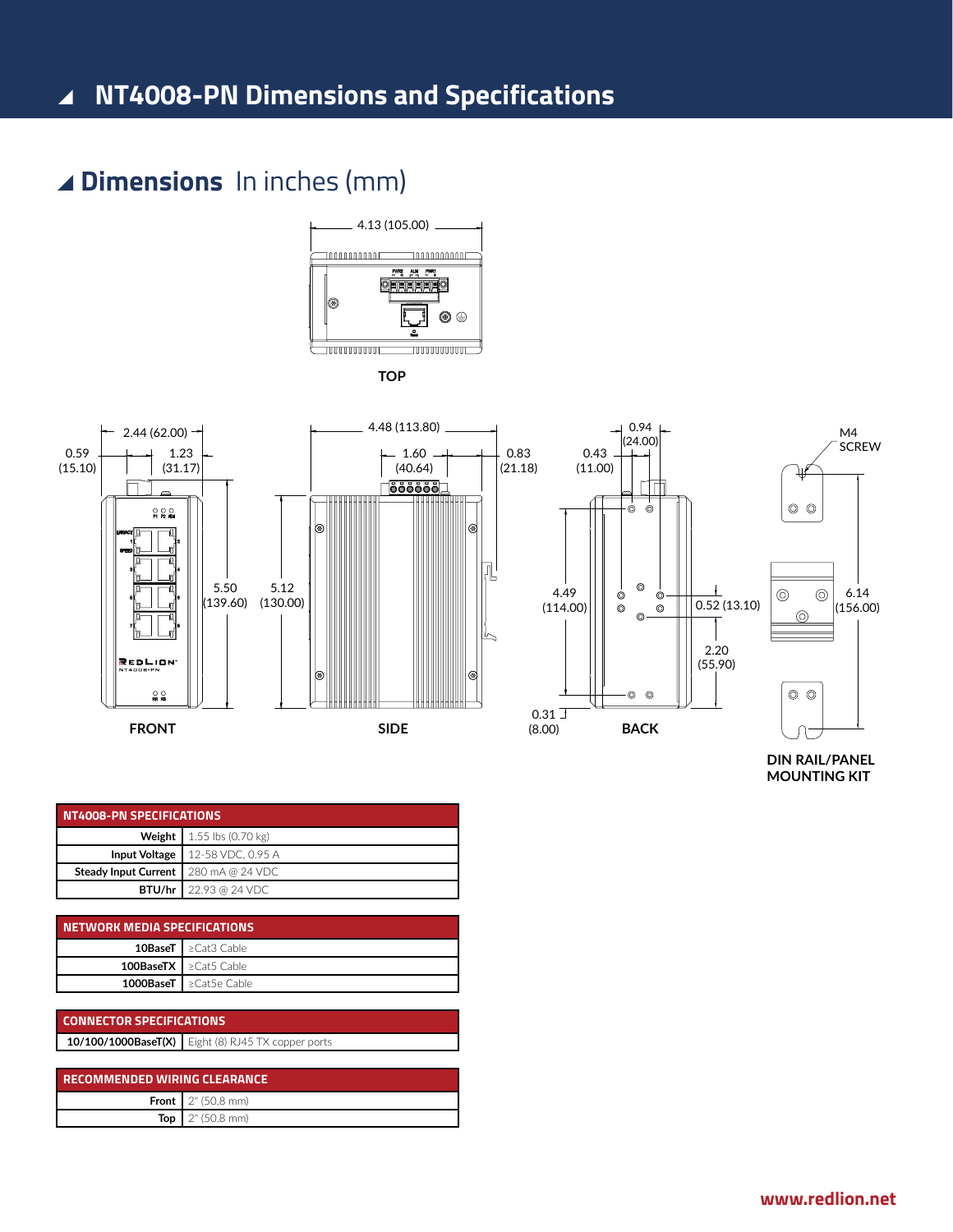# \ **NT4008-DM2-PN Dimensions and Specifications**

# \ **Dimensions** In inches (mm)



**TOP**



| DIN RAIL/PANEL      |
|---------------------|
| <b>MOUNTING KIT</b> |

| NT4008-DM2-PN SPECIFICATIONS                  |                                              |  |  |
|-----------------------------------------------|----------------------------------------------|--|--|
|                                               | <b>Weight</b>   1.58 lbs $(0.72 \text{ kg})$ |  |  |
|                                               | <b>Input Voltage</b>   $12-58$ VDC, 0.8 A    |  |  |
| <b>Steady Input Current</b>   290 mA @ 24 VDC |                                              |  |  |
|                                               | <b>BTU/hr</b>   23.75 @ 24 VDC               |  |  |

| <b>NETWORK MEDIA SPECIFICATIONS</b>            |                                                                       |
|------------------------------------------------|-----------------------------------------------------------------------|
|                                                | <b>10BaseT</b> $\blacktriangleright$ $\blacktriangleright$ Cat3 Cable |
|                                                | <b>100BaseTX</b> $\blacktriangleright$ 2Cat5 Cable                    |
|                                                | <b>1000BaseT L</b> $\geq$ Cat5e Cable                                 |
| 100BaseFX, 1000BaseSX Multimode                | l 50-62.5/125um                                                       |
| 100BaseFXE, 1000BaseLX Singlemode   7-10/125um |                                                                       |

|                                     | transceiver ports                   |  |
|-------------------------------------|-------------------------------------|--|
|                                     |                                     |  |
| <b>RECOMMENDED WIRING CLEARANCE</b> |                                     |  |
|                                     | <b>Front</b> $4^{\circ}$ (101.6 mm) |  |
| Top                                 | 2" (50.8 mm)                        |  |

1000BaseSX/LX SFP Port Up to two (2) LC SFP fiber

**10/100/1000BaseT(X)** Six (6) RJ45 TX copper ports **100BaseFX SFP Port** Up to two (2) LC SFP fiber

transceiver ports **1000BaseT SFP Port** Up to two (2) RJ45 SFP copper transceiver ports

**CONNECTOR SPECIFICATIONS**

**www.redlion.net**